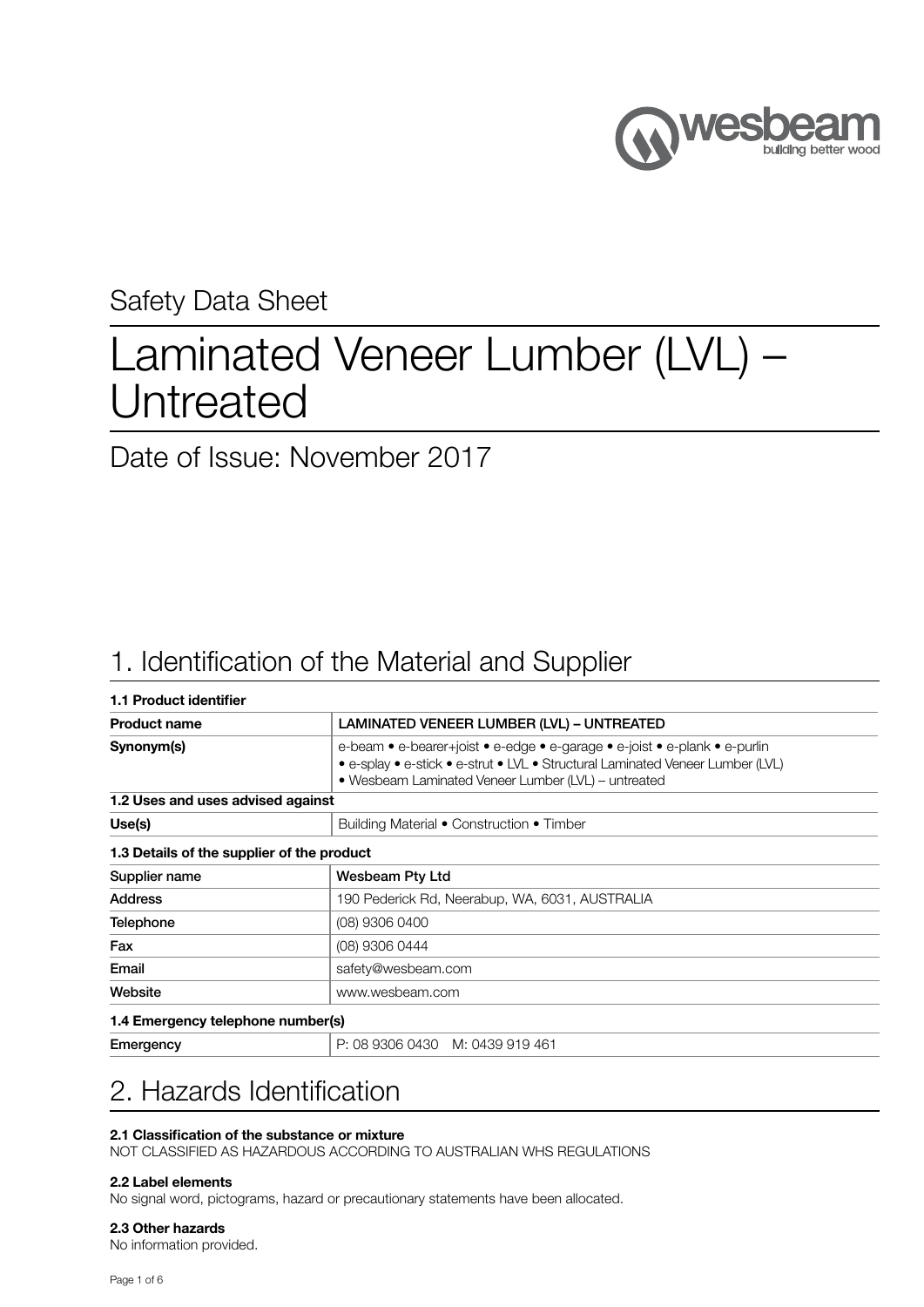# 3. Composition/ Information on Ingredients

### 3.1 Substances / Mixtures

| Ingredient                                        | <b>CAS Number</b> | <b>EC Number</b> | Content    |
|---------------------------------------------------|-------------------|------------------|------------|
| Additive(s)                                       |                   |                  | $< 0.1\%$  |
| Organic Compounds                                 |                   |                  | $<0.03\%$  |
| Pigment(s)                                        |                   |                  | $< 0.01\%$ |
| Wood Veneer                                       |                   |                  | $>92\%$    |
| Phenol, Polymer with<br>Formaldehyde, Sodium Salt | 40798-65-0        |                  | $<8\%$     |
| Thickener(s)                                      |                   |                  | $< 0.1\%$  |

### 4. First Aid Measures

| 4.1 Description of first aid measures |                                                                                                                                                                               |  |  |  |
|---------------------------------------|-------------------------------------------------------------------------------------------------------------------------------------------------------------------------------|--|--|--|
| Eye                                   | Exposure is considered unlikely unless dust is generated. Hold eyelids apart and flush<br>the eye continuously with running water for at least 15 minutes.                    |  |  |  |
| <b>Inhalation</b>                     | If inhaled (dust during machining), remove from contaminated area. Apply artificial<br>respiration if not breathing.                                                          |  |  |  |
| <b>Skin</b>                           | Dust exposure. Gently flush affected areas with water. Seek medical attention if<br>irritation develops.                                                                      |  |  |  |
| Ingestion                             | For advice, contact a Poison Information Centre on 13 11 26 (Australia Wide) or a doctor<br>(at once). Due to product form and application, ingestion is considered unlikely. |  |  |  |
| <b>First aid facilities</b>           | None allocated.                                                                                                                                                               |  |  |  |

### 4.2 Most important symptoms and effects, both acute and delayed

See Section 11 for more detailed information on health effects and symptoms.

### 4.3 Immediate medical attention and special treatment needed

Treat symptomatically.

## 5. Fire Fighting Measures

### 5.1 Extinguishing media

Water spray or fog, for large quantities. Prevent contamination of drains and waterways.

### 5.2 Special hazards arising from the substance or mixture

Combustible. May evolve toxic gases (carbon oxides, hydrocarbons) when heated to decomposition. Finely divided dust may form explosive mixtures with air.

### 5.3 Advice for firefighters

Evacuate area and contact emergency services. Toxic gases may be evolved in a fire situation. Remain upwind and notify those downwind of hazard. Wear full protective equipment including Self Contained Breathing Apparatus (SCBA) when combating fire. Use waterfog to cool intact containers and nearby storage areas.

### 5.4 Hazchem code

None allocated.

### 6. Accidental Release Measures

### 6.1 Personal precautions, protective equipment and emergency procedures

Wear Personal Protective Equipment (PPE) as detailed in section 8 of the SDS.

### 6.2 Environmental precautions

Prevent product from entering drains and waterways.

### 6.3 Methods of cleaning up

If spilt, collect and reuse where possible.

### 6.4 Reference to other sections

See Sections 8 and 13 for exposure controls and disposal.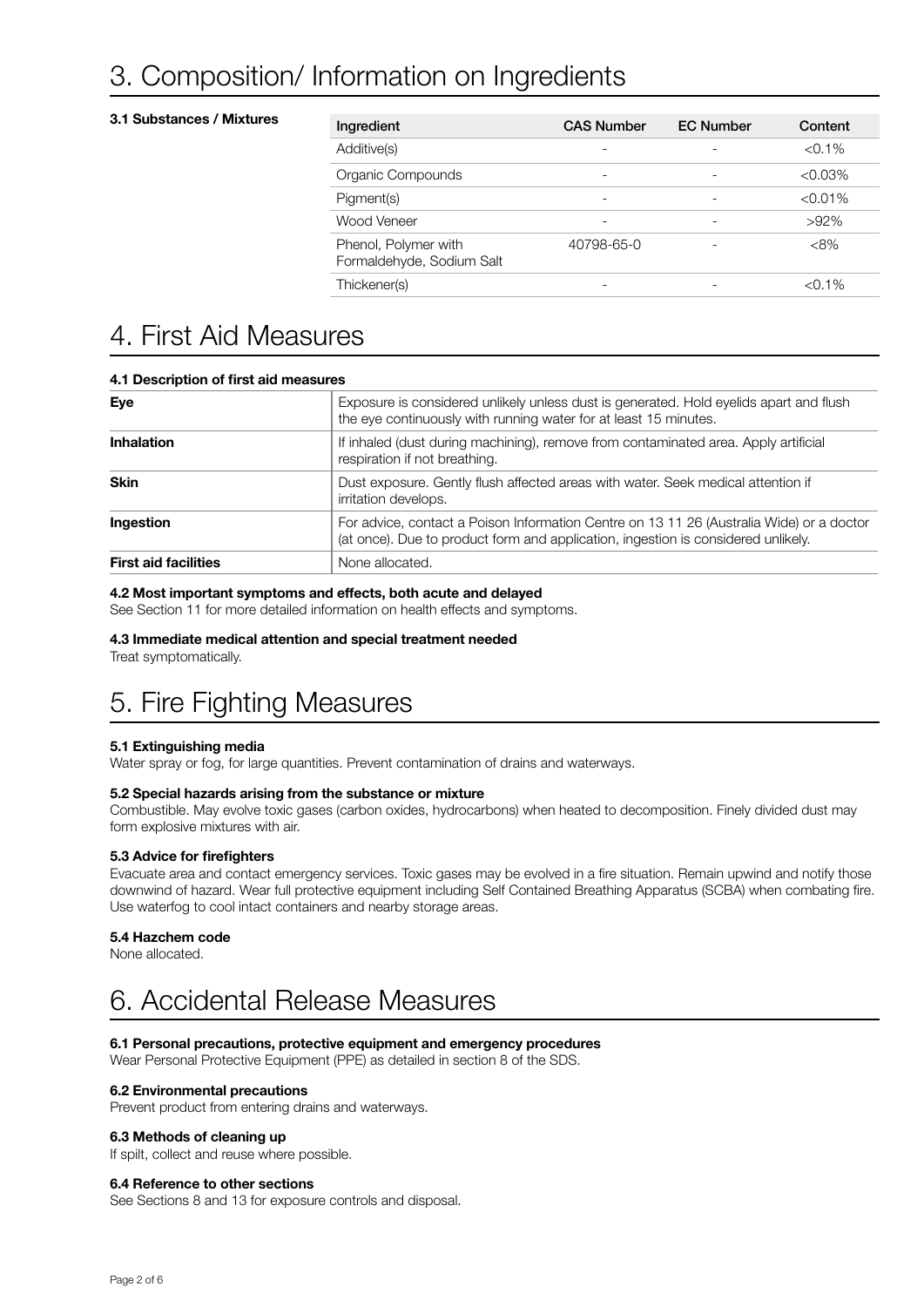### 7.1 Precautions for safe handling

Before use carefully read the product label. Use of safe work practices are recommended to avoid eye or skin contact and inhalation. Observe good personal hygiene, including washing hands before eating. Prohibit eating, drinking and smoking in contaminated areas.

### 7.2 Conditions for safe storage, including any incompatibilities

Store in a dry, well-ventilated area.

### 7.3 Specific end use(s)

No information provided.

# 8. Exposure Controls / Personal Protection

### 8.1 Control parameters

| <b>Exposure standards</b>   | Ingredient                                                                                                                                                                                                |                                                                                                        | Reference                                                      |     | <b>TWA</b>        |     | <b>STEL</b>       |  |
|-----------------------------|-----------------------------------------------------------------------------------------------------------------------------------------------------------------------------------------------------------|--------------------------------------------------------------------------------------------------------|----------------------------------------------------------------|-----|-------------------|-----|-------------------|--|
|                             |                                                                                                                                                                                                           |                                                                                                        |                                                                | ppm | mg/m <sup>3</sup> | ppm | mg/m <sup>3</sup> |  |
|                             | Formaldehyde                                                                                                                                                                                              |                                                                                                        | SWA (AUS)                                                      |     | 1.2               | 2   | 2.5               |  |
| <b>Biological limits</b>    |                                                                                                                                                                                                           |                                                                                                        | No biological limit values have been entered for this product. |     |                   |     |                   |  |
| 8.2 Exposure controls       |                                                                                                                                                                                                           |                                                                                                        |                                                                |     |                   |     |                   |  |
| <b>Engineering controls</b> | Avoid inhalation. Use in well ventilated areas. If sanding, drilling or cutting, use appropriate<br>local extraction ventilation. Maintain dust / fume levels below the recommended exposure<br>standard. |                                                                                                        |                                                                |     |                   |     |                   |  |
| <b>PPE</b>                  | Eye / Face<br>Wear dust-proof goggles.                                                                                                                                                                    |                                                                                                        |                                                                |     |                   |     |                   |  |
|                             | Hands                                                                                                                                                                                                     | Wear leather or cotton gloves.                                                                         |                                                                |     |                   |     |                   |  |
|                             | Body                                                                                                                                                                                                      | Not required under normal conditions of use.                                                           |                                                                |     |                   |     |                   |  |
|                             | Respiratory                                                                                                                                                                                               | If cutting or sanding with potential for dust generation, wear a Class P1<br>(Particulate) respirator. |                                                                |     |                   |     |                   |  |

### 9. Physical and Chemical Properties

### Information on basic physical and chemical properties

| Appearance                   | <b>Timber Boards</b> |
|------------------------------|----------------------|
| Odour                        | Slight Odour         |
| Flammability                 | Combustible          |
| Flash point                  | Not Available        |
| <b>Boiling point</b>         | Not Available        |
| Melting point                | Not Available        |
| <b>Evaporation rate</b>      | Not Available        |
| pH                           | Not Available        |
| Vapour density               | Not Available        |
| Specific gravity             | 0.50 to 1.00         |
| Solubility (water)           | Insoluble            |
| Vapour pressure              | Not Available        |
| Upper explosion limit        | Not Available        |
| Lower explosion limit        | Not Available        |
| <b>Partition coefficient</b> | Not Available        |
| Autoignition temperature     | $>220^{\circ}$ C     |
| Decomposition temperature    | Not Available        |
| <b>Viscosity</b>             | Not Available        |
| <b>Explosive properties</b>  | Not Available        |
| <b>Oxidising properties</b>  | Not Available        |
| Odour threshold              | Not Available        |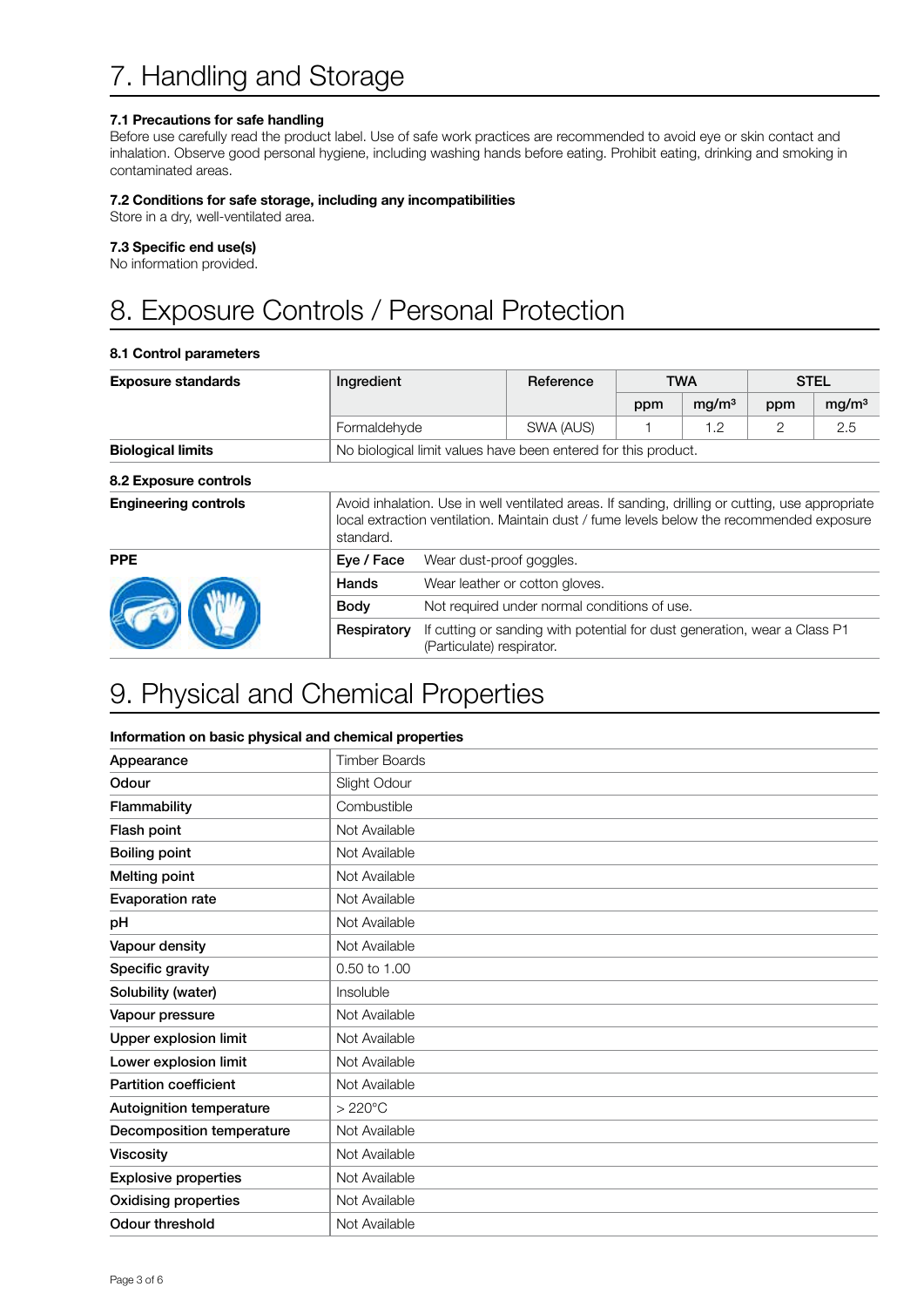# 10. Stability and Reactivity

### 10.1 Reactivity

Carefully review all information provided in sections 10.2 to 10.6.

### 10.2 Chemical stability

Stable under recommended of storage.

### 10.3 Possibility of hazardous reactions

Polymerization will not occur.

### 10.4 Conditions to avoid

Avoid heat, sparks, open flames and other ignition sources.

#### 10.5 Incompatible materials

Compatible with most commonly used materials.

### 10.6 Hazardous decomposition products

May evolve carbon oxides and hydrocarbons when heated to decomposition.

### 11. Toxicological Information

### 11.1 Information on toxicological effects

| <b>Acute toxicity</b>                             | Information available for the product:<br>criteria are not met.                                                                                                                                                                                    | This product is expected to be of low toxicity. Based on available data, the classification |                      |  |  |
|---------------------------------------------------|----------------------------------------------------------------------------------------------------------------------------------------------------------------------------------------------------------------------------------------------------|---------------------------------------------------------------------------------------------|----------------------|--|--|
|                                                   | Information available for the ingredient(s):                                                                                                                                                                                                       |                                                                                             |                      |  |  |
| Ingredient                                        | Oral Toxicity (LD50)<br>Dermal Toxicity (LD50)<br>Inhalation Toxicity (LC50)                                                                                                                                                                       |                                                                                             |                      |  |  |
| Phenol, Polymer with<br>Formaldehyde, Sodium Salt | 42 mg/kg-rat                                                                                                                                                                                                                                       | 669 mg/kg - rat                                                                             | 74 mg/m <sup>3</sup> |  |  |
| <b>Skin</b>                                       | Not classified as a skin irritant. Prolonged or repeated exposure to dust may result in<br>mechanical irritation and dermatitis.                                                                                                                   |                                                                                             |                      |  |  |
| Eye                                               | Not classified as an eye irritant. Product may only present a hazard if wood is cut or<br>sanded with dust generation, which may result in lacrimation and irritation.                                                                             |                                                                                             |                      |  |  |
| <b>Sensitization</b>                              | Not classified as causing skin or respiratory sensitisation.                                                                                                                                                                                       |                                                                                             |                      |  |  |
| <b>Mutagenicity</b>                               | Not classified as a mutagen.                                                                                                                                                                                                                       |                                                                                             |                      |  |  |
| Carcinogenicity                                   | Not classified as a carcinogen. However, repeated exposure to wood dust may result in<br>result in nasal and paranasal sinus cancers (IARC Group 1). Adverse health effects are<br>usually associated with long-term exposure to high dust levels. |                                                                                             |                      |  |  |
| Reproductive                                      | Not classified as a reproductive toxin.                                                                                                                                                                                                            |                                                                                             |                      |  |  |
| STOT - single exposure                            | Not classified as causing organ damage from single exposure.                                                                                                                                                                                       |                                                                                             |                      |  |  |
| STOT - repeated exposure                          | Not classified as causing organ damage from repeated exposure.                                                                                                                                                                                     |                                                                                             |                      |  |  |
| <b>Aspiration</b>                                 | Not classified as causing aspiration.                                                                                                                                                                                                              |                                                                                             |                      |  |  |

### 12. Ecological Information

### 12.1 Toxicity

No information provided.

### 12.2 Persistence and degradability

No information provided.

### 12.3 Bioaccumulative potential

No information provided.

### 12.4 Mobility in soil

No information provided.

### 12.5 Other adverse effects

No information provided.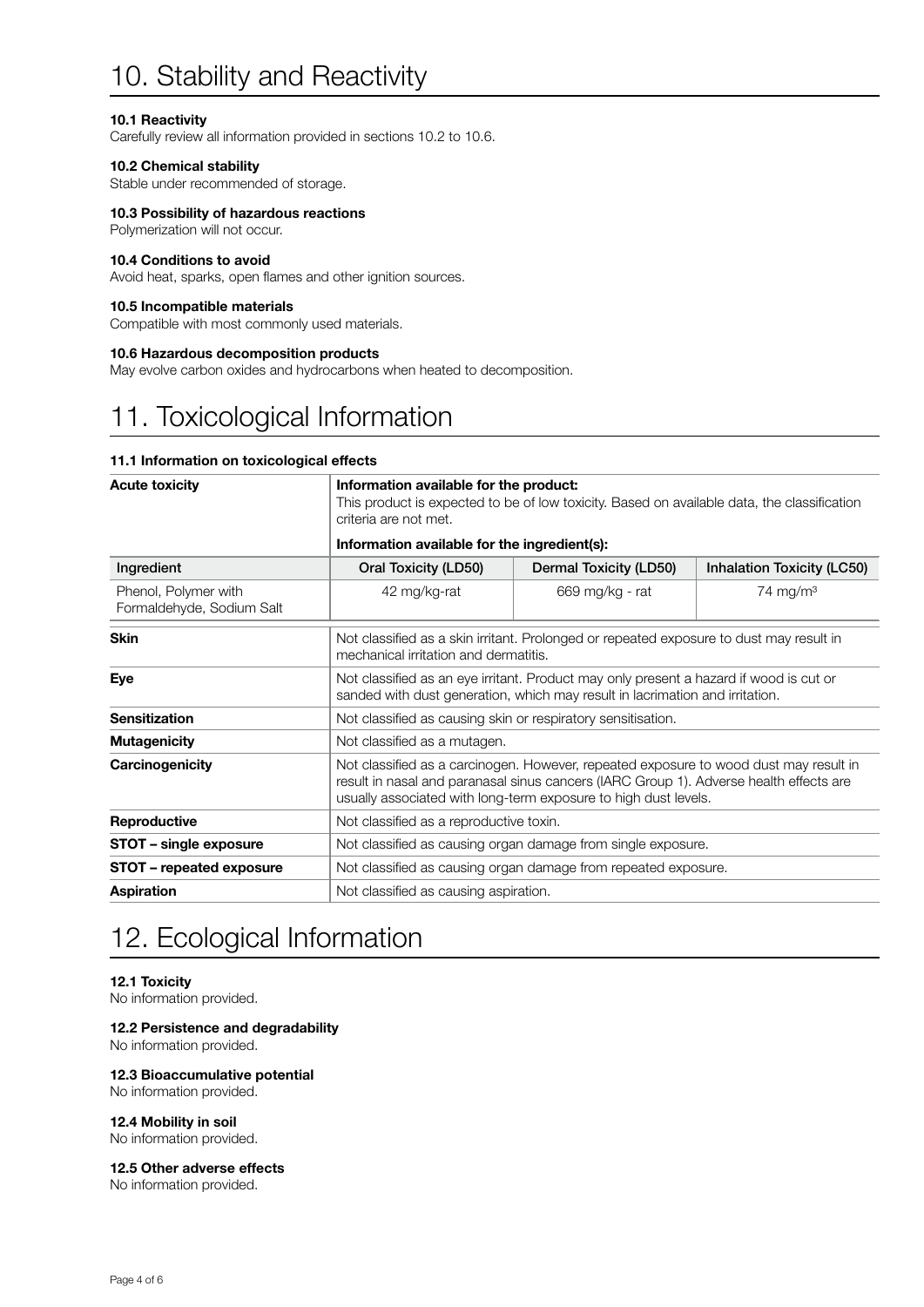# 13. Disposal Considerations

### 13.1 Waste treatment methods

| Waste disposal | Dispose of to an approved landfill or waste processing site. Contact the manufacturer/<br>supplier for additional information (if required). |
|----------------|----------------------------------------------------------------------------------------------------------------------------------------------|
| Legislation    | Dispose of in accordance with relevant local legislation.                                                                                    |

# 14. Transport Information

### NOT CLASSIFIED AS A DANGEROUS GOOD BY THE CRITERIA OF THE ADG CODE, IMDG OR IATA

|                             | <b>LAND TRANSPORT</b><br>(ADG) | <b>SEA TRANSPORT</b><br>(IMDG / IMO) | <b>AIR TRANSPORT</b><br>(IATA / ICAO) |
|-----------------------------|--------------------------------|--------------------------------------|---------------------------------------|
| 14.1 UN Number              | None Allocated                 | None Allocated                       | None Allocated                        |
| 14.2 Proper Shipping Name   | None Allocated                 | None Allocated                       | None Allocated                        |
| 14.3 Transport hazard class | None Allocated                 | None Allocated                       | None Allocated                        |
| 14.4 Packing Group          | None Allocated                 | None Allocated                       | None Allocated                        |
|                             |                                |                                      |                                       |

### 14.5 Environmental hazards

No information provided

### 14.6 Special precautions for user

Hazchem code None Allocated

## 15. Regulatory Information

### 15.1 Safety, health and environmental regulations/legislation specific for the substance or mixture

| <b>Poison schedule</b> | A poison schedule number has not been allocated to this product using the criteria in the<br>Standard for the Uniform Scheduling of Medicines and Poisons (SUSMP). |
|------------------------|--------------------------------------------------------------------------------------------------------------------------------------------------------------------|
| <b>Classifications</b> | Safework Australia criteria is based on the Globally Harmonised System (GHS) of<br>Classification and Labelling of Chemicals.                                      |
|                        | The classifications and phrases listed below are based on the Approved Criteria for<br>Classifying Hazardous Substances [NOHSC: 1008(2004)].                       |
| <b>Hazard codes</b>    | None allocated.                                                                                                                                                    |
| <b>Risk phrases</b>    | None allocated.                                                                                                                                                    |
| <b>Safety phrases</b>  | None allocated.                                                                                                                                                    |
| Inventory listing(s)   | <b>AUSTRALIA: AICS (Australian Inventory of Chemical Substances)</b><br>All components are listed on AICS, or are exempt.                                          |

### 16. Other Information

| <b>Additional information</b> | Personal Protective Equipment Guidelines:<br>The recommendation for protective equipment contained within this report is provided as<br>a guide only. Factors such as method of application, working environment, quantity<br>used, product concentration and the availability of engineering controls should be<br>considered before final selection of personal protective equipment is made.                                                                                                            |
|-------------------------------|------------------------------------------------------------------------------------------------------------------------------------------------------------------------------------------------------------------------------------------------------------------------------------------------------------------------------------------------------------------------------------------------------------------------------------------------------------------------------------------------------------|
|                               | Health Effects from Exposure:<br>It should be noted that the effects from exposure to this product will depend on several<br>factors including: frequency and duration of use; quantity used; effectiveness of control<br>measures; protective equipment used and method of application. Given that it is<br>impractical to prepare a ChemAlert report which would encompass all possible<br>scenarios, it is anticipated that users will assess the risks and apply control methods<br>where appropriate. |